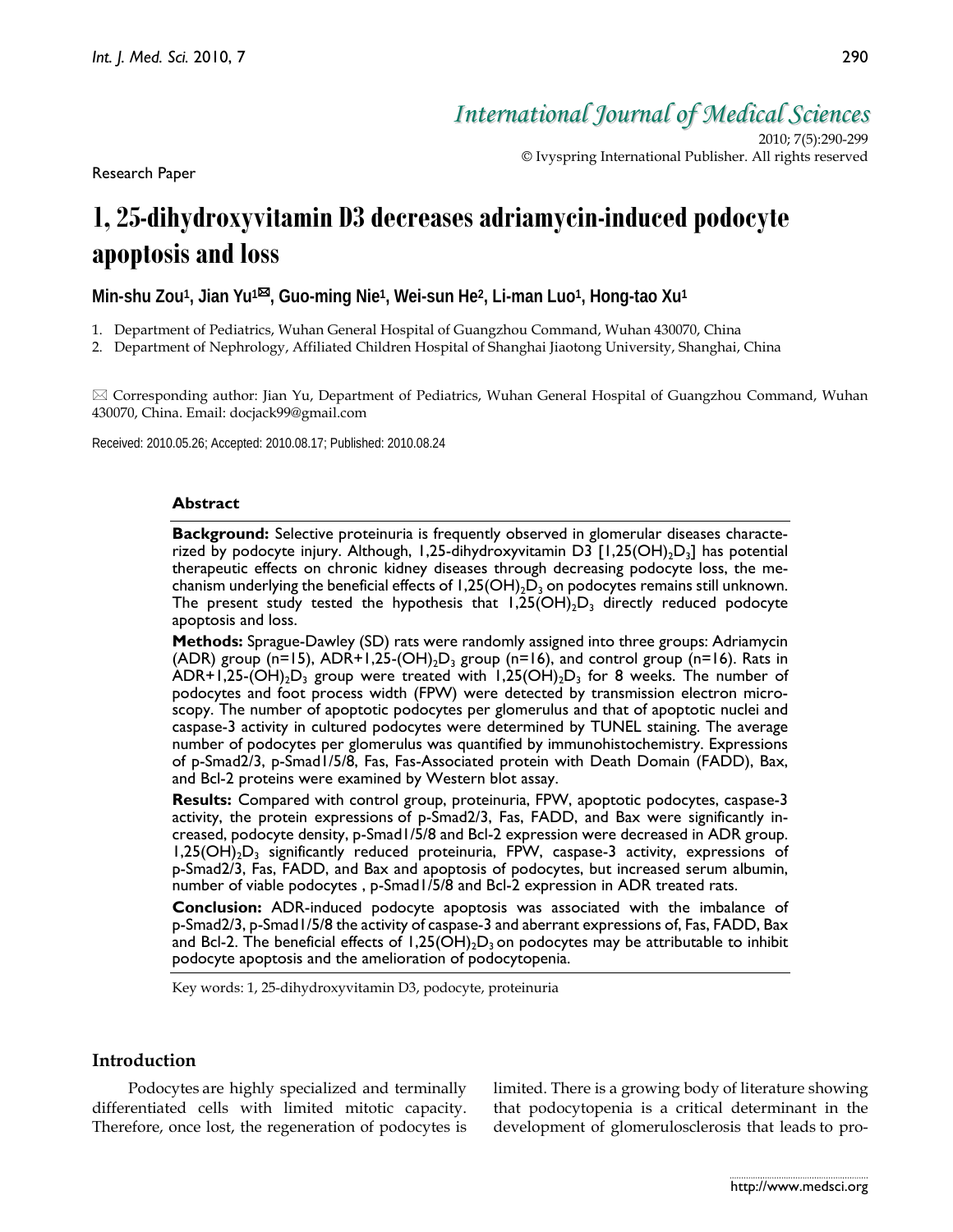gressive renal failure. Podocytopenia is caused by detachment of podocytes from glomerular basement membrane (GBM) and/or apoptosis of podocytes (1). Caspase-3 is a newly characterized mammalian cysteine protease that promotes cell apoptosis in many different conditions. The most common cause of apoptosis in kidney diseases is mediated by Fas (2). Albumin overload also resulted in a dose-dependent up-regulation of Fas and Fas-associated protein with death domain (FADD) (3). Bcl-2 family which consists of both pro-apoptotic protein (e.g., Bax) and anti-apoptotic protein (e.g., Bcl-2) appears to play crucial roles in regulating the balance between apoptosis and survival (4).

It has been demonstrated that  $1,25-(OH)_2D_3$  can reduce proteinuria in active Thy1-nephritis rats (5), inhibit progressive glomerulosclerosis and decrease albuminuria in subtotally nephrectomized rats (6), and down-regulate the renin-angiotensin system (RAS) by inhibiting renin production (7). Recent reports also indicate that  $1,25(OH)_2D_3$  can decrease podocyte loss and inhibit podocyte hypertrophy in subtotally nephrectomized rats (8). In puromycin aminonucleoside nephropathy rats, podocyte injury is suppressed by  $1,25(OH)<sub>2</sub>D<sub>3</sub>$  via modulation of transforming growth factor-beta 1 (TGF-1)/bone morphogenetic protein-7 (BMP-7) signalling (9). Those findings clearly suggest podocytes serve as a potentially important target for vitamin D in the treatment of kidney diseases.

Recent studies have shown that podocytes undergo apoptosis in glomerular disease (10). Xiao *et al*. (11) demonstrated that  $1,25(OH)_2D_3$  prevented puromycin aminonucleoside-induced apoptosis of glomerular podocytes by activating the phosphatidylinositol 3-kinase/Akt-signaling pathway. Gassler *et al.* (12) revealed extensive apoptosis and markedly decreased number of nephrons in bcl-2 deficient mice. Schiffer *et al*. (13) demonstrated podocytes undergo apoptosis at early stages in the course of progressive glomerulosclerosis in TGF-β1 transgenic mice. Their results suggested a novel functional role for Smad7 as amplifier of TGF-β-induced apoptosis in podocytes and a new pathomechanism for podocyte depletion in progressive glomerulosclerosis.

In clinical practice,  $1,25-(OH)_2D_3$  is widely used in the treatment of hypocalcemia and hyperphosphatemia of patients with chronic kidney disease (CKD). However, little is known about the effects of  $1,25-(OH)<sub>2</sub>D<sub>3</sub>$  on podocyte apoptosis and podocytopenia. The present study aimed to investigate the effects of  $1,25-(OH)<sub>2</sub>D<sub>3</sub>$  on podocyte apoptosis and podocytopenia induced by adriamycin (ADR) and the potential mechanisms.

# **Materials and Methods**

#### **Animals and experimental design**

Forty-eight male Sprague-Dawley (SD) rats were housed in a temperature-controlled room with a 12 h light/12 h dark cycle and given *ad libitum* access to food and water. These rats were randomly divided into three groups (n=16, per group): Adriamycin (ADR) group,  $ADR+1,25-(OH)_2D_3$  group, and control group. ADR induced nephropathy was introduced by a single injection of 7.5 mg/kg ADR (0.75 mg/ml in normal saline; Sigma) via the tail vein (14). Rats in  $ADR+1,25-(OH)<sub>2</sub>D<sub>3</sub>$  group were treated with 1,25-(OH)<sub>2</sub>D<sub>3</sub> (3 ng 100 g body weight<sup>-1</sup> day<sup>-1</sup>) (8) by a subcutaneous osmotic minipump for 8 weeks. One rat died in the ADR group and was excluded from the experiment. Rats in ADR group and control group were subcutaneously given normal saline of equivalent volume once daily for 8 weeks. Eight weeks later, 24-h urine samples were collected through metabolic cages followed by sacrifice of mice. The 24-h urine protein (24 h UP) was determined by colorimetric assay. Levels of serum albumin (SA), creatinine, total cholesterol (TC) and triglyeride (TG) were measured with an automatic biochemical analyzer (HITACHI 7080).

#### **Detection of podocytes and foot process width by transmission electron microscopy**

Part of renal cortex was fixed in 1.5% glutaraldehyde and 1% paraformaldehyde, dehydrated, and embedded in Spurr resin. Ultrathin sections were prepared and stained with lead citrate for transmission electron microscopy. Ten fields (three glomeruli per field) in transverse sections of each rat were randomly selected under a transmission electron microscope (×3000; Philips, Netherlands). The length of peripheral GBM was measured and the number of foot processes on GBM was counted. The mean foot process width (FPW) was calculated as follow:  $FPW=\pi/4\times(\Sigma GBM \text{ length}/\Sigma\text{foot process})$ ; where ∑GBM length is the total length of GBM in one glomerulus, ∑foot process is the total number of foot process, and  $\pi/4$ , a correction factor, serves to correct the random orientation under which foot processes are sectioned (15).

#### **Detection of podocyte number per glomerulus**  by immunohistochemistry

Renal tissues were fixed in formalin, embedded in paraffin and cut into sections followed by staining with periodic-acid schiff (PAS) reagent. The number of podocytes in 3-µm frozen sections was determined through double-staining with rabbit anti-Wilms tu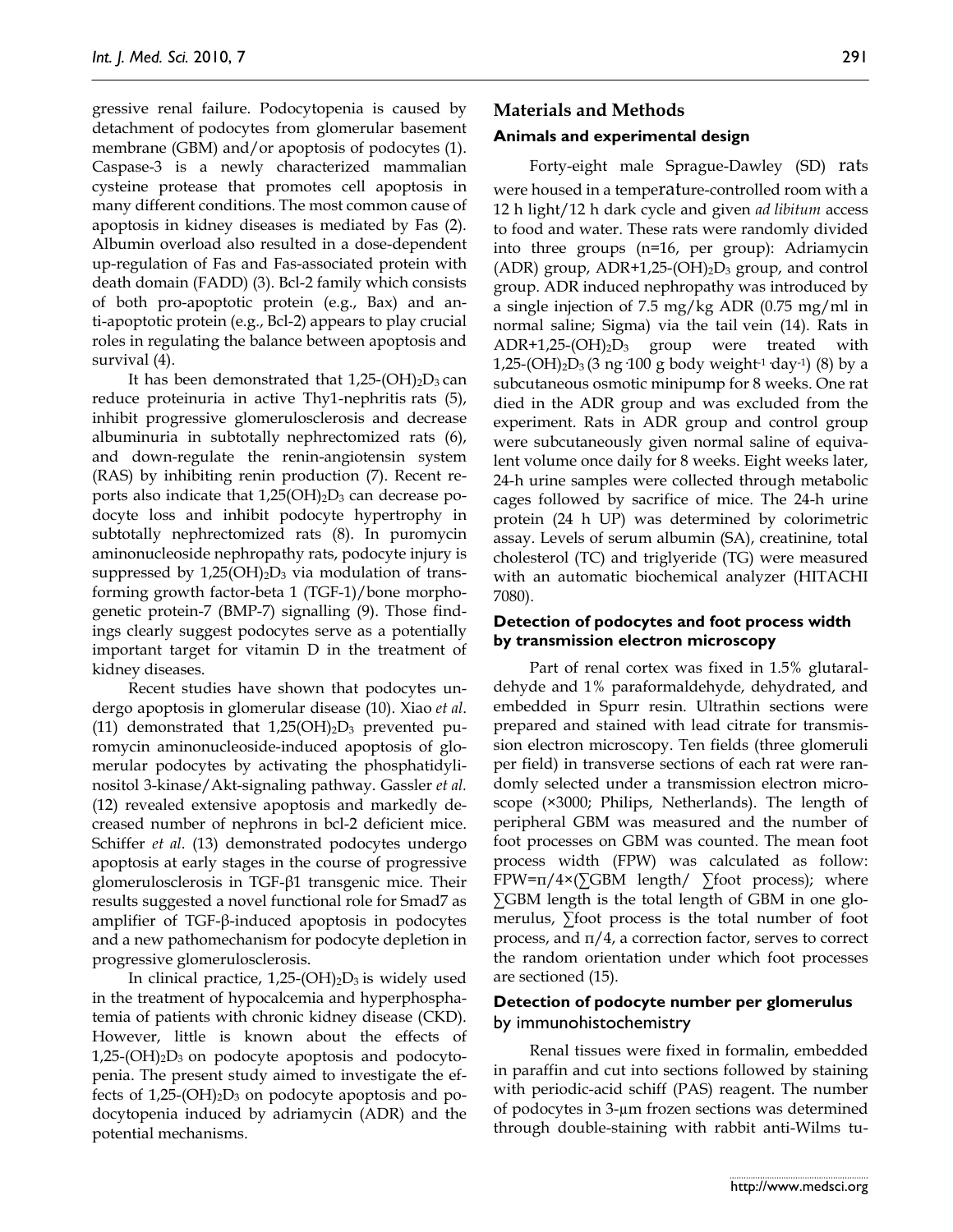mor antigen-1 (WT-1) polyclonal antibody (1:50) (Santa Cruz Biotechnology, Inc., USA) and mouse anti-synaptopodin monoclonal antibody (1:50) (Biofriendship Inc., Beijing, China). Cells positive for both synaptopodin and WT-1 were counted in 30 glomeruli of transverse sections. Results were presented as average number of podocytes per glomerulus in transverse sections.

# **Detection of apoptotic podocytes per glomerulus by TUNEL staining**

Apoptotic nuclei were detected through a transferase-mediated dUTP nick-end labeling (TUNEL) staining of kidney sections followed by counterstaining with hematoxylin and PAS, as previously described (13). TUNEL staining was performed according to the manufacturer's instructions (Biosynthesis Biotechnology Co., Ltd, Beijing). In brief, 3 µm paraffin-embedded kidney sections were deparaffinized with xylene, blocked with  $3\%$  H<sub>2</sub>O<sub>2</sub> for 30 min, washed with PBS, permeabilized with 0.5% Triton X-100 for 10 min and then washed with PBS. Terminal deoxynucleotidyl transferase (TdT) and biotin-11-dUTP were supplemented followed by incubation for 60 min. Then, sections were washed with PBS, incubated with avidin-biotinylated horseradish peroxidase complex followed by color development with DAB. Counterstaining for nuclei, dehydration, clearing and mounting were performed. Cells with brown granules in nuclei were TUNEL positive cells and TUNEL positive podocytes on the GBM were counted in 30 glomeruli of transverse section, Results were expressed as average numbers of TUNEL-positive podocytes per glomerulus.

# **Detection of apoptotic podocytes nuclei and the activity of caspase-3 in cultured podocytes**

Podocytes were isolated from glomeruli of SD rats and maintained in medium as previously described (16). Briefly, glomeruli were isolated by differential sieving of minced cortices, followed by digestion with collagenase and culture. Early cellular outgrowths at 5-7 days were selectively removed by a cylinder cloning technique. Cells were replated, and plates growing pure colonies were then expanded and identified. Podocytes between passages 8 and 10 were used for experiments. Terminal deoxynucleotidedyl transferase (TUNEL) assay (ApoAlert Assay Kit; BD Biosciences Clontech, San Jose, CA) was performed as previously described (17). Briefly, cells were grown on cover slips, fixed with 4% formaldehyde for 30 min at 4°C, permeabilized with 0.2% Triton X-100 for 15 min at 4°C, and incubated with a mixture of nucleotides and TdT enzyme for 60 min at 37°C in humidified air

in dark. Reaction was terminated with 2X SSC, and the cover slips were mounted on glass slides. Apoptotic nuclei were detected under fluorescence microscope, and cells with characteristic morphology of apoptosis, including nuclear fragmentation, nuclear condensation, and intensely fluorescent nuclei were counted. A total of 100 cells were counted for each sample. Results were expressed as the percentage of TUNEL positive nuclei in all nuclei visualized by phase contrast microscope.

Detection of caspase-3 activity was performed with BD ApoAlert Caspase Colorimetric Assay Kit (BD Biosciences, Palo Alto, CA), according to the manufacturer's instructions. This assay uses the spectrophotometric detection of the chromophore p-nitroaniline after its cleavage by caspase-3 from the labeled caspase-specific substrates. Adherent cells together with floating cells in the medium were collected, and lysed with lysis buffer included in the kit. After the cell lysate was incubated with caspase-3 substrate DEVD–p-nitroaniline (final concentration, 50  $\mu$ M) at 37°C for 1 h, the absorbance (caspase-3 activity) was measured by at 405 nm with a microplate reader (Packard Spectracount).

# **Western blot assay**

After removal of kidney capsule, the outer cortex was minced in 1- to 2-mm fragments, passed through consecutive 80- and 120-mesh sieves, and recovered from the 200-mesh sieve. After centrifugation, supernatant was abandoned and glomeruli were obtained. Glomeruli were lysed with RIPA buffer (0.1% sodium dodecyl sulfate, 1% sodium deoxycholate, 1% Triton X-100, 150 mM NaCl, 10 mM EDTA, and 25 mM Tris·HCl, pH 7.2) and protease inhibitors (1 mM phenylmethylsulfonyl fluoride, 1 µg/ml leupeptin, and 1 µg/ml pepstatin) followed by ultrasonic homogenation on ice. Lysates were centrifuged at 12,000 *g* for 10 min, and supernatants containing proteins were collected. Then, 75 μg of total proteins were subjected to SDS-polyacrylamide gel electrophoresis and transferred onto nitrocellulose membranes. After being blocked in 5% low-fat milk, the membranes were incubated with anti-p-smad2/3(1:500), anti-p-Smad1/5/8(1:500), anti-Fas (1:1000), anti-FADD (1:100), anti-Bax (1:500) or anti-Bcl2 (1:500) antibodies (Santa Cruz Biotechnology, CA). Subsequently, the membranes were rinsed in Tris-buffered saline containing 0.02% Tween-20 and incubated with horseradish peroxidase conjugated to anti-rabbit or mouse IgG antibody (1:4000, Santa Cruz). After washing, the membranes were developed using an enhanced chemiluminescence reagent (Santa Cruz), and the specific protein bands were scanned and quantitated. Expres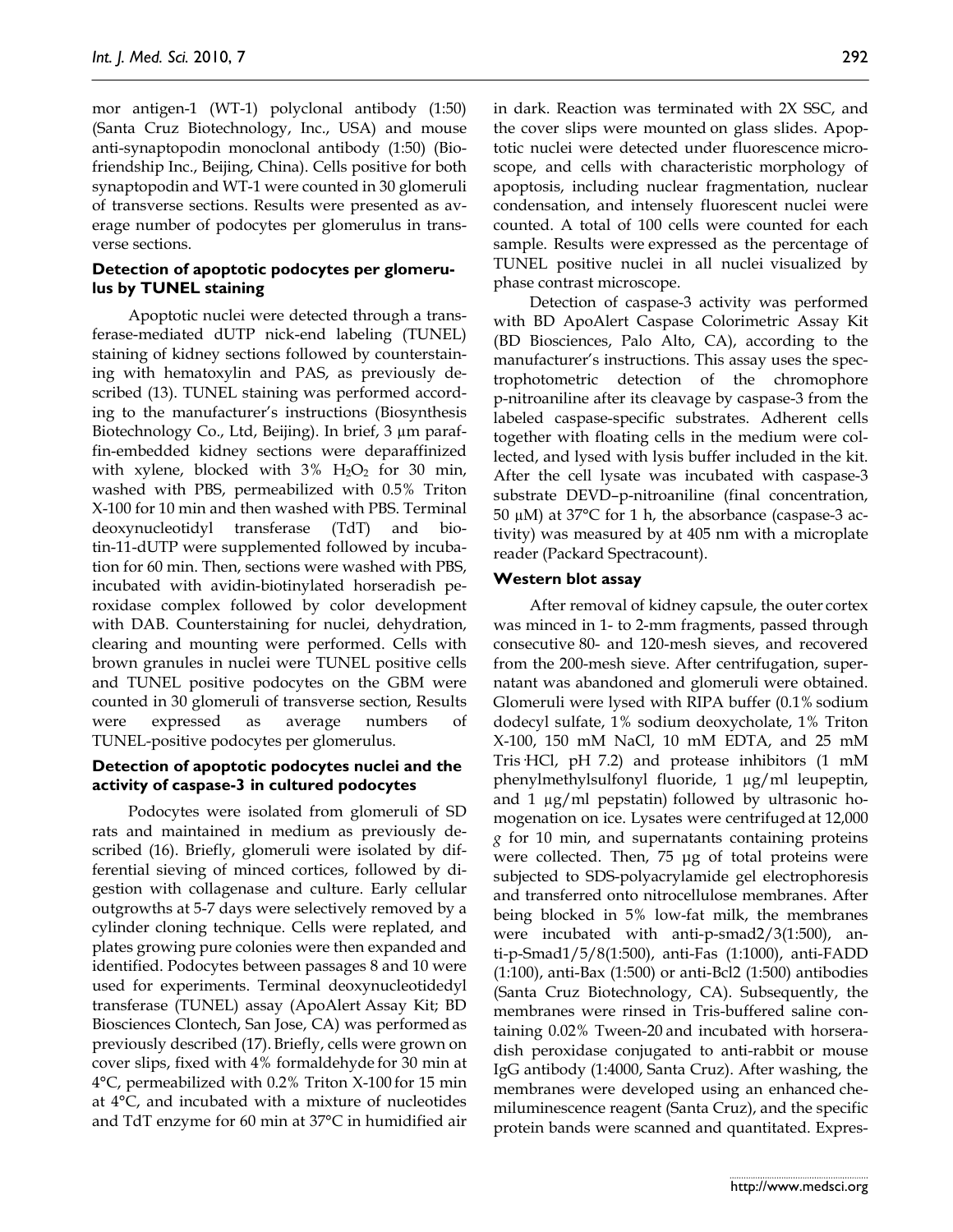sion of specific protein was normalized by that of GAPDH (36 kDa) as an endogenous reference.

# **Statistical Analyses**

Data were presented as means ± standard deviation (SD). Results were analyzed using the Kruskal-Wallis non-parametric test for multiple comparisons followed by Mann-Whitney U-test. A value of P<0.05 was considered statistically significant. Correlations were assessed by Pearson correlation analysis. Statistical analyses were performed with SPSS version 11.0.

# **Results**

# **Changes in 24 h UP, SA, TC and TG**

The levels of 24 h UP, TC and TG in ADR group were significantly higher than those in control group, and the SA level in ADR group was markedly lower than that in control group. As compared with ADR group, the levels of 24 UP, TC and TG were dramatically decreased and SA increased after 1,25-(OH)<sub>2</sub>D<sub>3</sub> treatment. Results are shown in Table 1.

|  |  |  |  | Table 1 24 h UP, SA, TC and TG levels in different groups |
|--|--|--|--|-----------------------------------------------------------|
|--|--|--|--|-----------------------------------------------------------|

| Group                              | n | 24 h UP<br>(mg)         | SA(g/L)                                                                                 | TC.<br>(mmol/L)         | $TG \, (mmol/L)$ |
|------------------------------------|---|-------------------------|-----------------------------------------------------------------------------------------|-------------------------|------------------|
| control                            |   | $16 \mid 1.01 \pm 0.29$ | $35.10\pm3.33$                                                                          | $0.43 \pm 0.11$         | $0.89 \pm 0.21$  |
| <b>ADR</b>                         |   |                         | 15 57 05 ± 9.28 $\#$ 18.13 ± 3.06 $\#$                                                  | 8.06±2.00## 8.17±1.97## |                  |
| <b>ADR</b><br>$+1,25(OH)_{2}D_{3}$ |   | $\Delta\Delta$          | 16 37.69 ± 5.71 ## 23.25 ± 3.01 ## $\triangle$ 5.09 ± 1.42 # 5.48 ± 1.30 ## $\triangle$ | $\Delta \Delta$         |                  |

Data are means ± SD. 24 h UP, 24-h urine protein; SA, serum albumin; TC, total cholesterol; TG, triglyeride.

##*P* < 0.01, #*P* < 0.01 vs. control group.

△△*P*<0.01 vs. ADR group.

# **The number of podocytes and FPW**

Compared with rats in control group, the number of podocytes was decreased and FPW increased in ADR group. In addition, after  $1,25-(OH)_2D_3$  treatment, the number of podocytes and FPW in  $1,25-(OH)_2D_3$ group was higher and smaller than those in ADR group, respectively (Table 2 and Figure 1).

# **Table 2** The number of podocytes and FPW in different groups

| Group                     | n  | Podocytes                        | $FPW$ (nm)                        |
|---------------------------|----|----------------------------------|-----------------------------------|
| control                   | 16 | $5.46 \pm 0.51$                  | 271.38±52.48                      |
| ADR                       | 15 | $3.35 \pm 0.14$ ##               | $806.13 \pm 120.19$ <sup>##</sup> |
| $ADR + 1,25(OH)_{2}D_{3}$ | 16 | $4.44\pm 0.23$ ## $\Delta\Delta$ | $401.13\pm52.48$ ## 44            |

Data are means ± SD. FPW, foot process width.

##*P* < 0.01 vs. control group.

△△*P*<0.01 vs. ADR group.

# **Effect of 1,25(OH)**<sub>2</sub> $D_3$  treatment on podocyte **density**

In the control group, the number of double-positive podocytes was 11.55±1.69 cells/glomerulus. In the ADR group, the number of double-positive podocytes (7.97±1.62 cells/glomerulus) was markedly lower than that in 1,25(OH)2D3 group (10.07±1.54 cells/glomerulus) (*P* <0.01) (Figure 2).

# **Podocyte apoptosis**

TUNEL staining was performed to detect the number of apoptotic podocytes per glomerulus. Significant difference in the number of TUNEL-positive podocytes was found between ADR group and control group (2.50±0.77 vs. 0.19±0.40, *P<*0.01). After 8 weeks of treatment with  $1,25(OH)<sub>2</sub>D<sub>3</sub>$ , the number of apoptotic podocytes was significantly higher than that in ADR group (1.19±0.37 vs. 2.50±0.77, *P*<0.01), indicating marked improvement in podocyte apoptosis after  $1,25(OH)_2D_3$  treatment (Figure 3).



**Figure 1**. Ultrastructure of podocytes under a transmission electron microscope (×3000). A: control group; B: ADR group and C:  $1,25(OH)_{2}D_{3}$  group. The foot processes in the control group were intact. Fusion and disappearance of foot processes (arrow) were noted in the ADR group. Fusion and disappearance of foot processes were improved in 1,25(OH)<sub>2</sub>D<sub>3</sub> group when compared with the ADR group.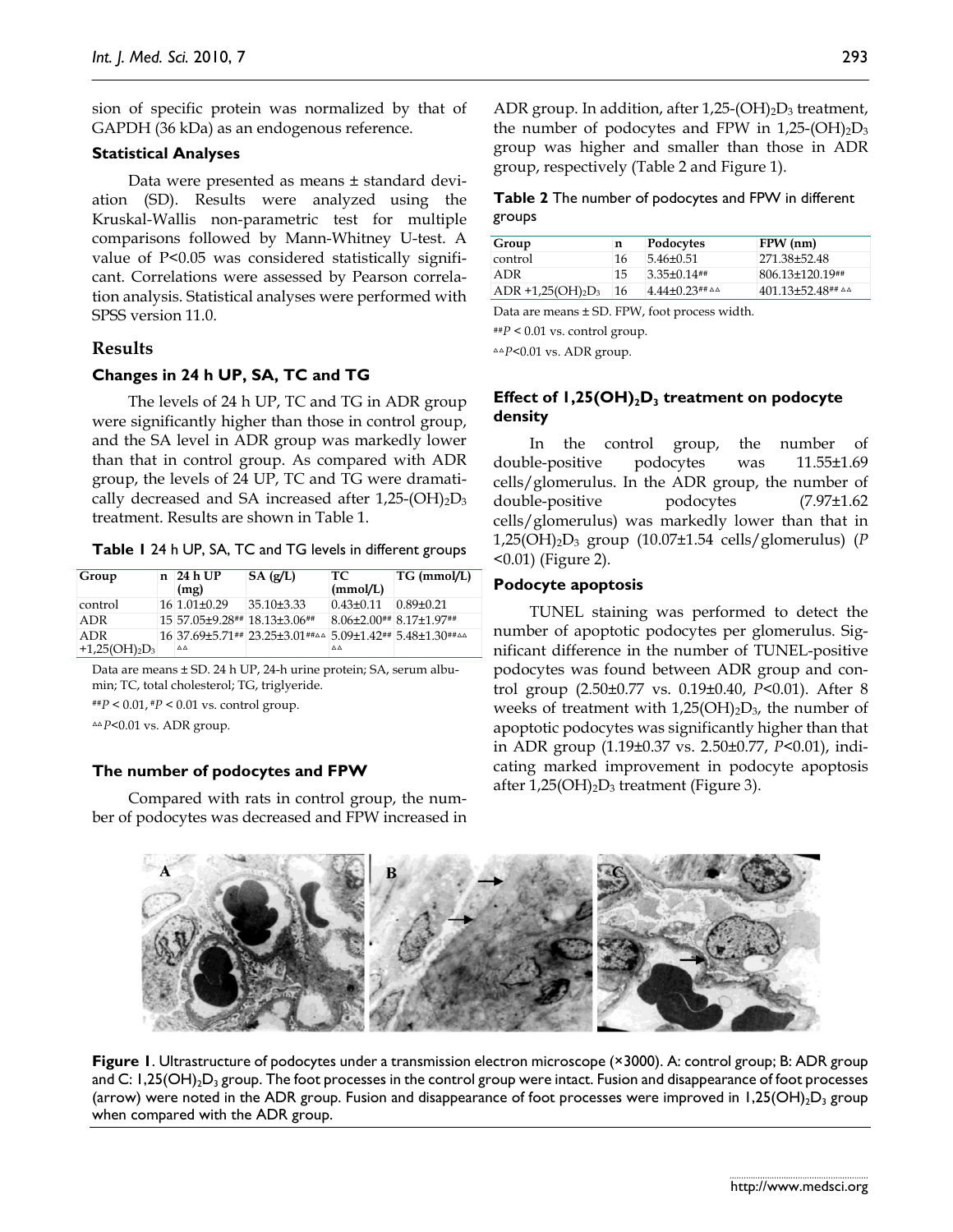

**Figure 2.** Podocytes in different groups under a light microscope (×200). Immunohistochemistry was performed to evaluate the number of podocytes. A: control group; B: ADR group and C: 1,25(OH)<sub>2</sub>D<sub>3</sub> group. The average number of double-positive podocytes (arrow) was 11.55±1.69 cells/glomerulus in the control group, and 7.97±1.62 cells/glomerulus in the ADR group. Statistical analysis showed the average number of podocytes per glomerulus was higher in the  $1,25(OH)<sub>2</sub>D<sub>3</sub>$ group (10.07±1.54 cells/glomerulus) than that in the ADR group.



**Figure 3**. Apoptotic podocytes in different groups (×400). TUNEL staining was performed to detect the number of apoptotic podocytes per glomerulus. A: control group; B: ADR group and C:  $1,25(OH)_2D_3$  group. The average number of TUNEL-positive podocytes (arrows) was 0.19±0.40 cells/glomerulus in the control group and 2.50±0.77 cells/glomerulus in the ADR group. Statistical analysis showed the number of TUNEL-positive podocytes was lower in  $1,25(OH),D<sub>3</sub>$ -treated group (1.19±0.37 cells/glomerulus) than in the ADR group. ##*P* < 0.01 vs. control group. △△*P*<0.01 vs. ADR group.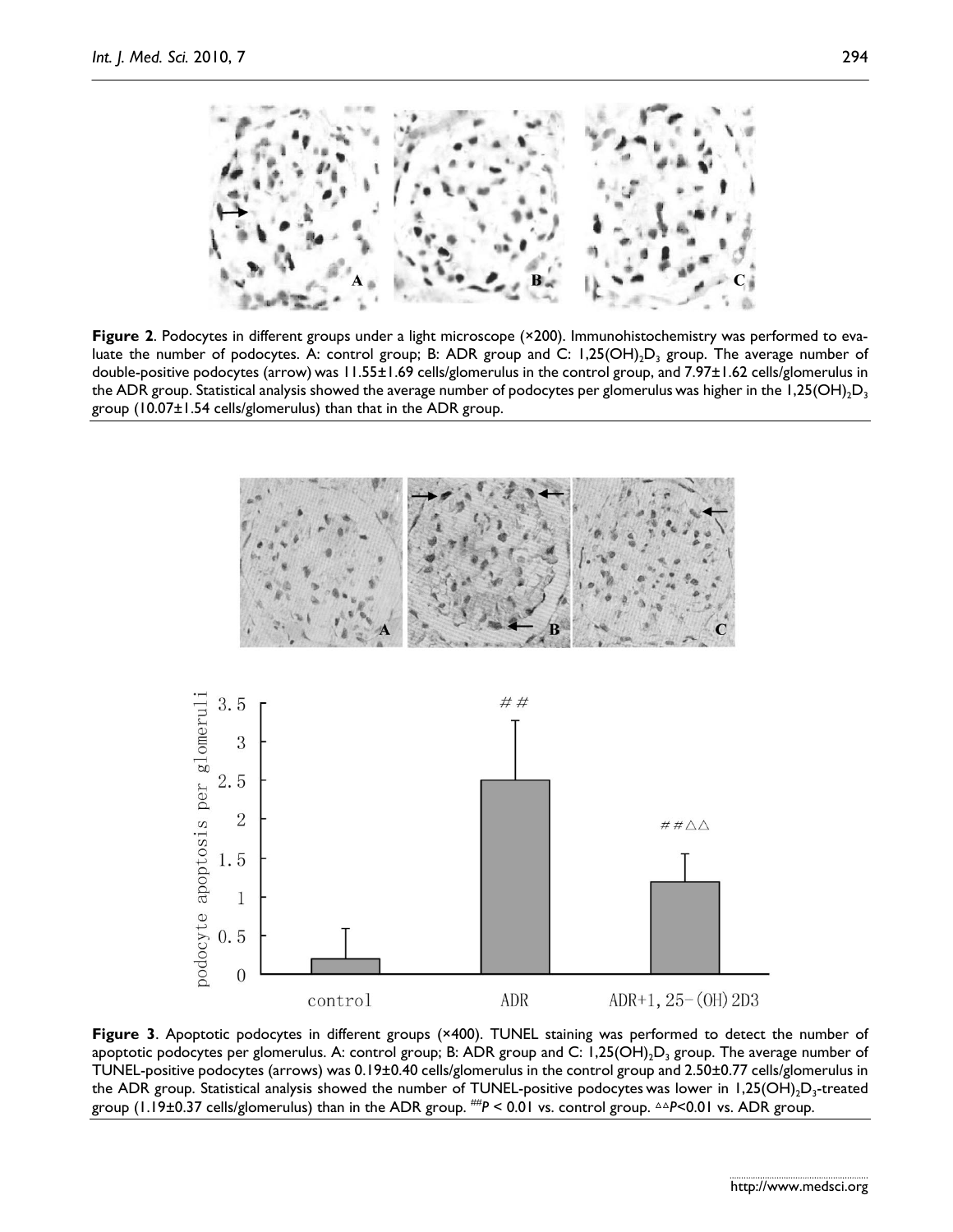TUNEL staining was conducted in cultured podocytes treated with  $1,25(OH)_2D_3$ . Representative photographs of apoptotic podocytes from fluorescence microscopy were shown in Figure 4. In the control group, TUNEL positive podocytes were almost absent, and the morphology of necrotic cells was also not observed. The arrows revealed nuclear condensation and fragmentation, characteristics of apoptosis in ADR group. Less apoptotic podocytes in  $1,25(OH)<sub>2</sub>D<sub>3</sub>$  group was found when compared with ADR group. These results further confirmed that  $1,25(OH)<sub>2</sub>D<sub>3</sub>$  could improve podocyte apoptosis.

# **Detection of caspase-3 activity**

The caspase-3 activity was 0.13±0.05 OD405/mg protein in control group, 0.42±0.11 OD405/mg protein in ADR group and 0.33±0.09 OD405/mg protein in  $1,25(OH)<sub>2</sub>D<sub>3</sub>$  group. The caspase-3 activity in ADR group was 3.23 fold higher than that in control group  $(P < 0.01)$ , and after 8 weeks of  $1,25(OH)_{2}D_{3}$  treatment, caspase-3 activity was down-regulated by 21.4% (*P* < 0.05 versus ADR group).

# **Western Blot**

The specific protein bands of p-Smad2/3, p-Smad1/5/8, Fas, FADD, Bax, Bcl-2, and GAPDH were identified as 55 kDa, 60 kDa, 50 kDa, 25 kDa, 23 kDa, 26 kDa and 36 kDa, respectively. The expressions of p-Smad2/3, p-Smad1/5/8, Fas, FADD, Bax, and Bcl-2 were 0.68±0.10, 1.10±0.20, 0.12±0.08, 0.12±0.06,  $0.24\pm0.09$ , and  $0.86\pm0.15$ , respectively, in the control group, 1.04±0.22, 0.79±0.12, 0.52±0.13, 0.44±0.11,  $0.61\pm0.12$ , and  $0.23\pm0.07$ , respectively, in the ADR group, and 0.83±0.21, 0.95±0.17, 0.31±0.09, 0.35±0.10, 0.34±0.10, and 0.61±0.13, respectively, in the  $1,25(OH)<sub>2</sub>D<sub>3</sub>$ -treated group. The expressions of p-Smad2/3, Fas, FADD, and Bax were significantly higher and p-Smad1/5/8, Bcl-2 expression lower in the ADR group than those in the control group. The decrease in the expressions of p-Smad2/3, Fas, FADD, Bax, and Bcl-2 and increase in p-Smad1/5/8, Bcl-2 expression were observed in  $1,25-(OH)_2D_3$  group when compared with the ADR group (Figure 5).



**Figure 4**. Tunel-positive nuclei in cultured podocytes (arrows) (×400). Podocytes from passages 8 to 10 were used for Tunel staining and all nuclei visualized under a phase contrast microscope. The apoptotic nuclei (arrows identify) underwent nuclear fragmentation and condensation, characteristics of apoptosis. A: control group; B: ADR group and C: 1,25(OH)<sub>2</sub>D<sub>3</sub> group. The percentage of TUNEL-positive nuclei was 2±0.5% in the control group and 14.5±2.3% in the ADR group. The 1,25(OH)<sub>2</sub>D<sub>3</sub> treated group had lower number (5.4±1.1%) of TUNEL-positive nuclei in cultured podocytes than ADR group did. ##*P* < 0.01 vs. control group; △△*P* < 0.01, vs. ADR group.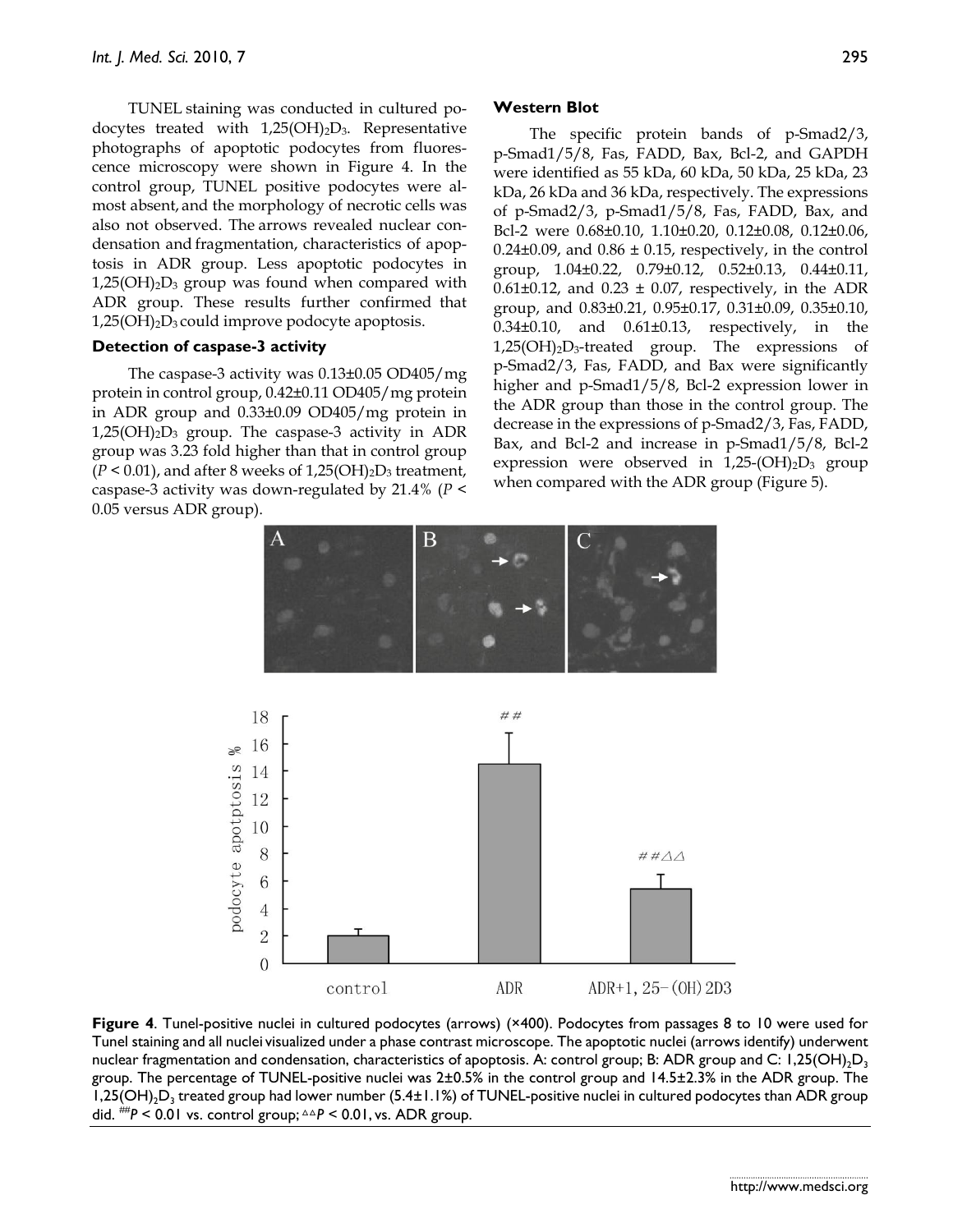

**Figure 5.** Western blot assay of expressions of p-Smad2/3, p-Smad1/5/8, Fas, FADD, Bax, and Bcl-2 in different groups. Compared with the control group, the ADR group had higher expressions of p-Smad2/3, Fas, FADD, and Bax and lower p-Smad1/5/8, Bcl-2 expression. In addition, compared with ADR group, the expressions of p-Smad1/5/8, Fas, FADD, Bax, and Bcl-2 were down-regulated and p-Smad2/3, Bcl-2 expression was up-regulated after  $1,25(OH),D<sub>3</sub>$  treatment. Data were expressed as means ± SD. <sup>##p</sup> < 0.01, <sup>#p</sup> < 0.05 vs. control group; △△P < 0.01, △P < 0.05 vs. ADR group.

# **Discussion**

Podocytopenia is closely associated with the development of glomerulosclerosis in animal and human glomerular diseases. Kriz et al. (18) proposed that podocytopenia as a result of apoptosis and/or detachment of podocytes from GBM and the inability of podocytes to replicate could result in glomerulosclerosis. Podocyte apoptosis is a major factor inducing

podocytopenia (19). In murine type 1 and type 2 diabetic models, podocyte apoptosis precedes podocyte depletion and urinary albumin excretion (UAE), suggesting that podocyte apoptosis/depletion represents a novel early pathomechanism leading to diabetic nephropathy (20).

 $1,25$ -(OH)<sub>2</sub>D<sub>3</sub> can act as an immunomodulator and may be beneficial for a number of autoimmune diseases (21). The beneficial effect of active vitamin D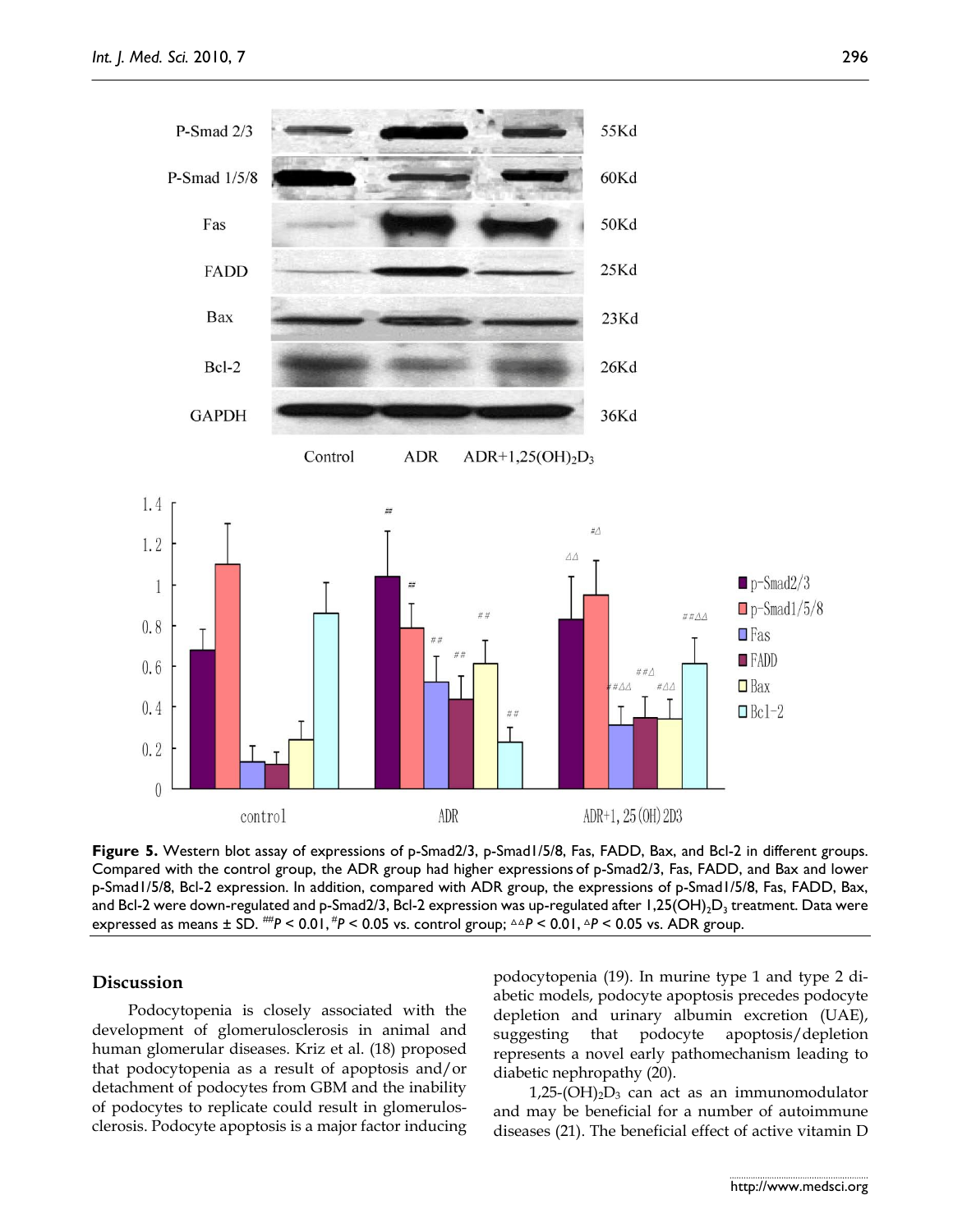on glomerular structures may lead to proteinuria reduction in several animal models (22, 23) and human kidney diseases  $(24, 25)$ . Moreover, 1,25- $(OH)<sub>2</sub>D<sub>3</sub>$  can decrease podocytopenia and podocyte hypertrophy also contributing to improved albuminuria and glomerulosclerosis (8). In our study, the number of apoptotic podocytes was determined by TUNEL assay *in vivo* and *in vitro*, and consistent results were obtained that  $1,25-(OH)_2D_3$  significantly protected podocytes from ADR induced apoptosis. Of interest,  $1,25-(OH)<sub>2</sub>D<sub>3</sub>$  and its metabolites were previously found to induce apoptosis of embryonic renal cells (26), breast cancer cells (27, 28), ovarian cancer cells (29), and prostate cancer cells (30). In contrast, some studies also showed  $1,25-(OH)_2D_3$  could inhibit apoptosis of other cell types including human leukemic cells (31) and murine fibroblast cells (32).

To explore the potential mechanisms of ADR-induced podocyte apoptosis and the mechanisms underlying the anti-apoptotic effect of  $1,25(OH)<sub>2</sub>D<sub>3</sub>$ , the expressions of apoptosis related proteins including Fas, FADD, Bax and Bcl-2 and caspase-3 activity were detected. Proteinuria can cause tubular cell apoptosis which is associated with activation of Fas-FADD-caspase 8 pathway (33). Bcl-2 can bind Bax to exert its effects. Therefore, over-expression of Bcl-2 can inactivate Bax suppressing apoptosis (34), Qiu et al.(35) showed that over-expression of Bcl-2 in podocytes may exert protective effects on glomerular lesions in progressive IgA nephropathy through affecting the Bax/Bcl-2 ratio and finally limiting glomerular cell apoptosis. Our study demonstrates the protective effect of  $1,25-(OH)<sub>2</sub>D<sub>3</sub>$  on podocyte apoptosis by down-regulating Fas, FADD and Bax and up-regulating Bcl-2, which is of great importance in preventing podocytopenia.

TGF-β1 and BMP-7 belong to transforming growth factor superfamily. In the podocytes, proteins of Smads family play an important role in the signal transduction from cell membrane to nucleus. TGF-β1 can activate smad2/3 mediating podocyte apoptosis. BMP-7 can activate PI3K/Akt /Smad l/5/8 pretecting podocytes (36). In the present study,  $1,25(OH)<sub>2</sub>D<sub>3</sub>$  treatment decreased the p-smad  $2/3$ expression and increased p-Smad l/5/8 expression in the ADR treated rats, which suggested 1,25(OH)<sub>2</sub>D<sub>3</sub> could suppress TGF-β1 signal pathway and caspase-3 activity, inhibit expressions of apoptosis related proteins (Fas, FADD and Bax), increase anti-apoptotic protein expression and activate BMP-7 signal pathway. These processes finally alleviate podocyte apoptosis and promote podocyte survival. Our results were consistent with Xiao et al reported (9, 11) in which the protective effects of  $1,25(OH)<sub>2</sub>D<sub>3</sub>$  on podocytes were mediated by TGF-β1/BMP-7 and related to the activation of PI3K/Akt leading to suppression of podocyte apoptosis.

Angiotensin II, TGF-β1 (37), and reactive oxygen species (ROS) (38) have been shown to initiate podocyte apoptosis. Fornoni et al. (39) reported that hepatocyte growth factor (HGF) could protect podocytes from cyclosporine A-induced apoptosis. 1,25(OH)2D3 exerts the protective effect on kidney in multiple ways such as anti-inflammation, suppression of renin production, and reduction of fibrogenic cytokine production by regulating Smad3 and TGF-β pathways and inducing HGF mRNA expression and HGF secretion in renal interstitial fibroblasts (40). So it was possible that 1,25-(OH)2D3 could exert anti-apoptotic effect and prevent podocytopenia. Our results were partially consistent with a recent study in which dexamethasone could prevent puromycin aminonucleoside induced podocyte apoptosis (41). Podocytopenia is usually found in type 2 diabetic nephropathy and related to increased proteinuria (42).

In summary, we demonstrated that  $1,25-(OH)<sub>2</sub>D<sub>3</sub>$  could inhibit podocyte apoptosis through changing the imbalance of p-Smad2/3/p-Smad1/5/8, down-regulating caspase-3 activity, and expressions of Fas, FADD and Bax and up-regulating Bcl-2 expression, which maybe finally contributed to improved podocytopenia. These findings provides an experimental evidence for  $1,25(OH)<sub>2</sub>D<sub>3</sub>$  treatment of nephropathy characterized by podocyte injury.

#### **Acknowledgments**

We thank Dr Zhao LS (Department of Endocrinology, Wuhan General Hospital) and Qi ML (Department of Pathology, Wuhan General Hospital) for their kind help.

# **Conflict of Interest**

The authors have declared that no conflict of interest exists.

#### **References**

- 1. Mundel P, Shankland SJ. Podocyte biology and response to injury. J Am Soc Nephrol. 2002;13: 3005 –3015
- 2. Ross MJ, Martinka S, D'Agati VD, et al. NF-kappaB regulates Fas-mediated apoptosis in HIV-associated nephropathy. J Am Soc Nephrol. 2005; 16(8): 2403-2411.
- 3. Erkan E, De Leon M, Devarajan P. Albumin overload induces apoptosis in LLC-PK(1) cells. Am J Physiol Renal Physiol. 2001; 280(6): F1107-1114.
- 4. Tan C, Dlugosz PJ, Peng J, et al. Auto-activation of the apoptosis protein Bax increases mitochondrial membrane permeability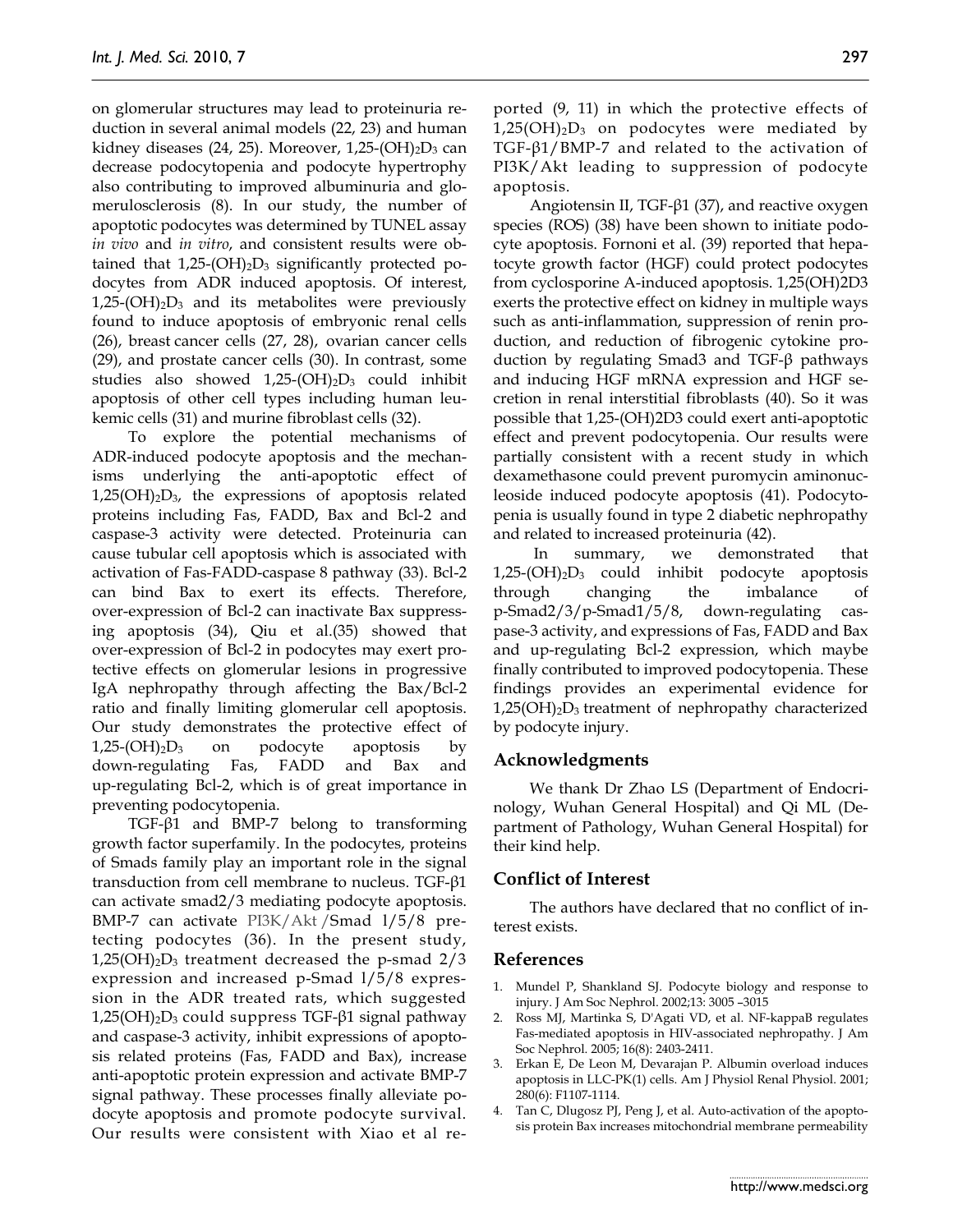and is inhibited by Bcl-2. J Biol Chem. 2006; 281(21): 14764-14775.

- 5. Makibayashi K, Tatematsu M, Hirata M, et al. A vitamin D analog ameliorates glomerular injury on rat glomerulonephritis. Am J Pathol. 2001; 158: 1733-1741.
- 6. Schwarz U, Amann K, Orth SR, et al. Effect of 1,25 (OH)2 vitamin D3 on glomerulosclerosis in subtotally nephrectomized rats. Kidney Int. 1998; 53: 1696-1705
- 7. Li YC, Kong J, Wei M, et al. 1,25-Dihydroxyvitamin D3 is a negative endocrine regulator of the renin-angiotensin system. J Clin Invest. 2002; 110: 229-238
- 8. Kuhlmann A, Haas CS, Gross ML, et al. 1,25-Dihydroxyvitamin D3 decreases podocyte loss and podocyte hypertrophy in the subtotally nephrectomized rat. Am J Physiol Renal Physiol. 2004; 286: F526-F533
- 9. Xiao HQ, Shi W, Liu SX, et al. Podocyte injury is suppressed by 1,25-dihydroxyvitamin D via modulation of transforming growth factor-beta 1/bone morphogenetic protein-7 signalling in puromycin aminonucleoside nephropathy rats. Clin Exp Pharmacol Physiol. 2009; 36(7): 682-689
- 10. Kim Y-H, Goyal M, Kurnit D, et al. Podocyte depletion and glomerulosclerosis have a direct relationship in the PAN-treated rat. Kidney Int, 2001; 60: 957–968,
- 11. Xiao H, Shi W, Liu S, et al. 1,25-Dihydroxyvitamin D(3) prevents puromycin aminonucleoside-induced apoptosis of glomerular podocytes by activating the phosphatidylinositol 3-kinase/Akt-signaling pathway. Am J Nephrol. 2009; 30(1): 34-43
- 12. Gassler N, Elger M, Inoue D, et al. Oligonephronia, not exuberant apoptosis, accounts for the development of glomerulosclerosis in the bcl-2 knockout mouse. Nephrol. Dial. Transplant, 1998; 13: 2509 - 2518.
- 13. Schiffer M, Bitzer m, Roberts IS, et al. Apoptosis in podocytes induced by TGF-beta and Smad7. J Clin Invest. 2001 ; 108: 807–816.
- 14. Deschênes G, Doucet A. Collecting duct (Na+/K+)-ATPase activity is correlated with urinary sodium excretion in rat nephrotic syndromes. J Am Soc Nephrol. 2000; 11(4): 604-615.
- 15. Koop K, Eikmans M, Baelde HJ, et al. Expression of podocyte-associated molecules in acquired human kidney diseases. J Am Soc Nephrol. 2003; 14(8): 2063-2071.
- 16. Sanwal, V, Pandya M, Bhaskaran M, et al. Puromycin aminonucleoside induces glomerular epithelial cell apoptosis. Exp Mol Pathol. 2001; 70: 54-64,
- 17. Park MS, De Leon M, Devarajan P. Cisplatin induces apoptosis in LLC-PK1 cells via activation of mitochondrial pathways. J Am Soc Nephrol. 2002; 13(4): 858-865.
- 18. Kriz W, Gretz N, Lemley KV. Progression of glomerular diseases: Is the podocyte the culprit? Kidney Int. 1998; 54: 687-697.
- 19. Meyer TW, Bennett PH, Nelson RG. Podocyte number predicts long-term urinary albumin excretion in Pima Indians with type II diabetes and microalbuminuria. Diabetologia. 1999; 42: 1341-1344.
- 20. Susztak K, Raff AC, Schiffer M, et al. Glucose-induced reactive oxygen species cause apoptosis of podocytes and podocyte depletion at the onset of diabetic nephropathy. Diabetes. 2006; 55(1): 225-233
- 21. Boonstra A, Barrat FJ, Crain C, et al. 1alpha,25-Dihydroxyvitamin d3 has a direct effect on naive CD4(+) T cells to enhance the development of Th2 cells. J Immunol. 2001; 167(9): 4974-4980.
- 22. Hirata M, Makibayashi K, Katsumata K, et al. 22-Oxacalcitriol prevents progressive glomerulosclerosis without adversely affecting calcium and phosphorus metabolism in subtotally nephrectomized rats. Nephrol Dial Transplant. 2002; 17(12): 2132-2137
- 23. Panichi V, Migliori M, Taccola D, et al. Effects of 1,25(OH)2D3 in experimental mesangial proliferative nephritis in rats. Kidney Int . 2001; 60: 87–95.
- 24. Agarwal R, Acharya M, Tian J, et al. Antiproteinuric effect of oral paricalcitol in chronic kidney disease. Kidney Int. 2005; 68(6): 2823-2828
- 25. Alborzi P, Patel NA, Peterson C, et al. Paricalcitol reduces albuminuria and inflammation in chronic kidney disease: a randomized double-blind pilot trial. Hypertension. 2008; 52(2): 249-255.
- 26. Wagner KD, Wagner N, Sukhatme VP, et al. Activation of vitamin D receptor by the Wilms' tumor gene product mediates apoptosis of renal cells. J Am Soc Nephrol. 2001; 12(6): 1188-1196
- 27. Welsh JE. Induction of apoptosis in breast cancer cells in response to vitamin D and anti-estrogens. Biochem Cell Biol. 1994; 72: 537–545
- 28.Simboli-Campbell M, Narvaez CJ, VanWeelden K, et al. Comparative effects of 1,25-(OH)2D3 and EB1089 on cell cycle kinetics and apoptosis in MCF-7 cells. Breast Cancer Res Treat , 1997; 42: 31–41
- 29. Jiang F, Bao J, Li P, et al. Induction of ovarian cancer cell apoptosis by 1,25-dihydroxyvitamin D3 through the down-regulation of telomerase. J Biol Chem. 2004; 279(51): 53213-5321
- 30. Meral G, Shinichi K, John C. Apoptosis induction by 1alpha,25-dihydroxyvitamin D3 in prostate cancer. Mol Cancer Ther. 2002; 1(9): 667-77.
- 31. Wu YL, Jiang XR, Lillington DM, et al. 1,25-Dihydroxyvitamin D3 protects human leukemic cells from tumor necrosis factor-induced apoptosis via inactivation of cytosolic phospholipase A2. Cancer Res. 1998; 58(4): 633-640.
- 32. Adams LS, Teegarden D. 1,25-dihydroxycholecalciferol inhibits apoptosis in C3H10T1/2 murine fibroblast cells through activation of nuclear factor κB. J Nutr. 2004; 134(11): 2948-2952.
- 33. Abbate M, Zoja C, Remuzzi G. How does proteinuria cause progressive renal damage? J Am Soc Nephrol. 2006; 17(11): 2974-2984.
- 34. Liu JJ, Huang RW, Lin DJ, et al. Expression of survivin and bax/bcl-2 in peroxisome proliferator activated receptor-γ ligands induces apoptosis on human myeloid leukemia cells in vitro. Ann Oncol. 2005; 16(3): 455-459.
- 35. Qiu LQ,Sinniah R,I-Hong Hsu S. Downregulation of Bcl-2 by podocytes is associated with progressive glomerular injury and clinical indices of poor renal prognosis in human IgA nephropathy. J Am Soc Nephrol. 2004 ; 15(1): 79-90.
- 36. Boor P, Sebeková K, Ostendorf T, et al. Treatment targets in renal fibrosis. Nephrol Dial Transplant. 2007; 22(12): 3391-3407.
- 37. Ding G, Reddy K, Kapasi AA, et al. Angiotensin II induces apoptosis in rat glomerular epithelial cells. Am J Physiol Renal Physiol. 2002; 283(1): F173-F180.
- 38. Wu DT, Bitzer M, Ju W, et al. TGF-beta concentration specifies differential signaling profiles of growth arrest/differentiation and apoptosis in podocytes. J Am Soc Nephrol. 2005; 16(11): 3211-21.
- 39. Fornoni A, Li H, Foschi A, et al. Hepatocyte growth factor, but not insulin-like growth factor I, protects podocytes against cyclosporin A-induced apoptosis. Am J Pathol. 2001;158 : 275 –280
- 40. Li Y, Spataro BC, Yang J, et al. 1,25-Dihydroxyvitamin D3 inhibits renal interstitial myofibroblast activation by inducing hepatocyte growth factor expression. Kidney Int. 2005; 68: 1500–1510
- 41. Wada T, Pippin JW, Marshall CB, et al. Dexamethasone prevents podocyte apoptosis induced by puromycin aminonucleoside: role of p53 and Bcl-2-related family proteins. J Am Soc Nephrol. 2005;16(9):2615-25.